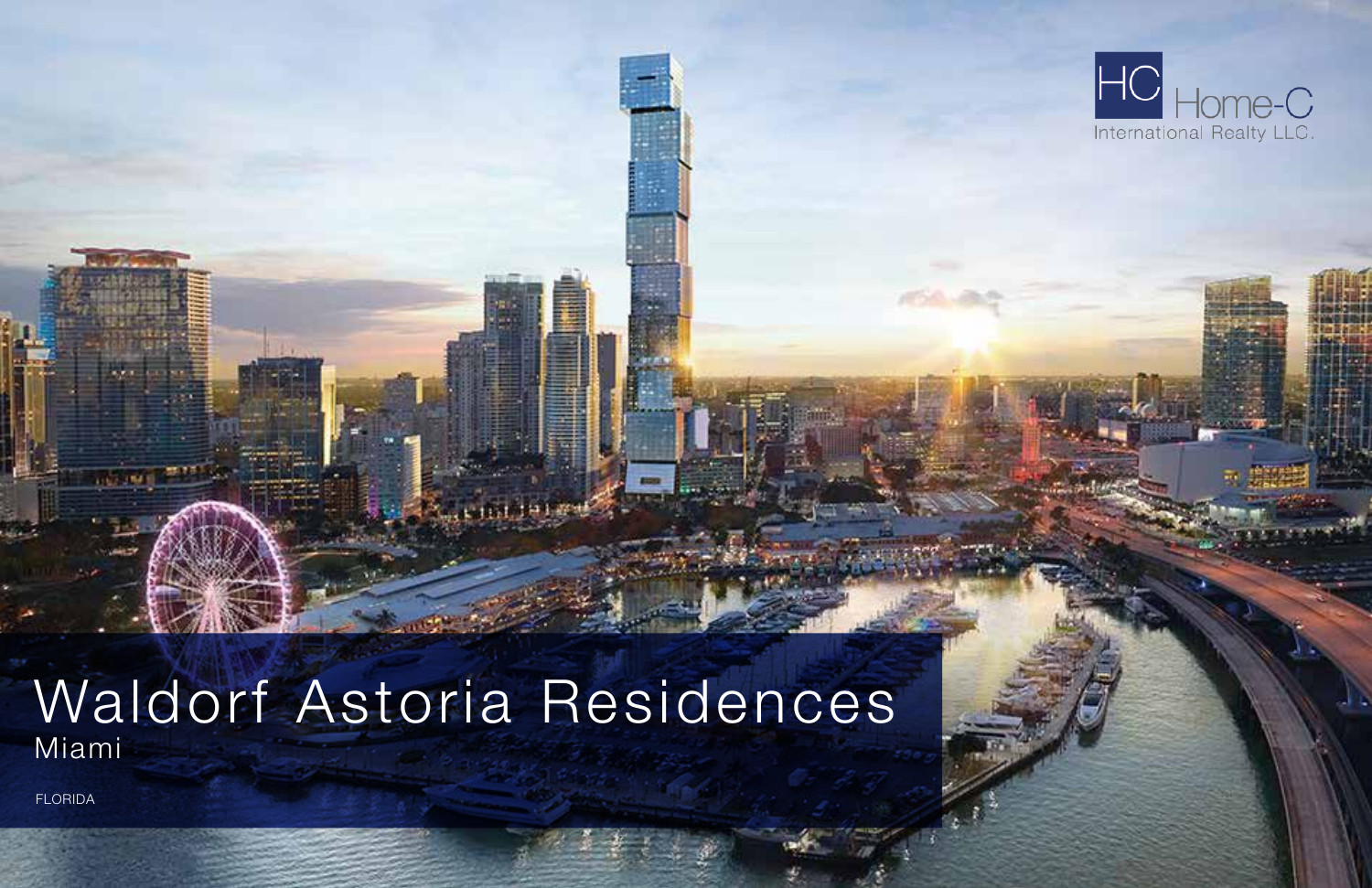Residents here will not only assume a coveted place in a landmark building's history, but also as part of a cutting-edge community of culture shapers, intrinsically playing a role in boldly defining societal moments.

Waldorf Astoria Residences Miami, with its limitless views, extraordinary architecture and timeless brand will usher in a new era for generations to come.

## Timeless moments. Modern masterpiece.

Much like the thriving metropolis within which it sits, Waldorf Astoria Residences Miami offers an experience in transcendence - an exclusive lifestyle offering embedded within a legacy brand that has stood the test of time.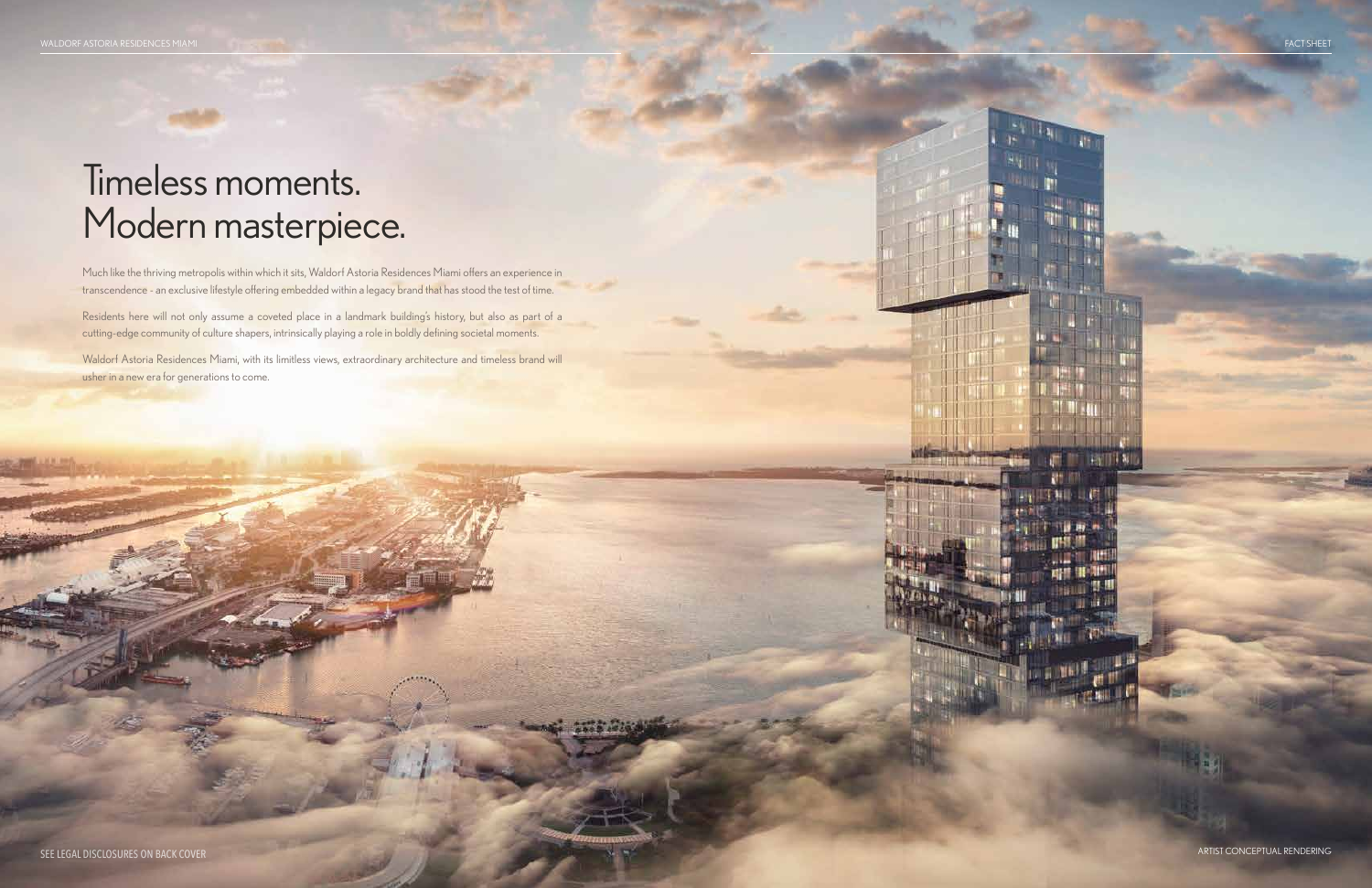#### **VISIONARIES**

Property Markets Group (PMG) Greybrook Realty Partners Inc. S2 Development

#### **DEVELOPER**

#### **ARCHITECT**

Carlos Ott, Conceptual Artist Sieger Suarez Architects, Architect of Record

#### **INTERIOR ARCHITECTURE & DESIGN**  BAMO

- Located in Downtown Miami across from Biscayne Bay
- Peacock Alley
- True Waldorf Service and concierge
- Unobstructed views of city and downtown skyline, Miami Beach and Atlantic Ocean
- Resort-style pool with outdoor café and private cabanas
- Private Bar/ Wine Tasting Room
- Signature Restaurant
- All-Day Dining Brasserie
- Pre-function and function spaces
- Meeting and boardrooms
- Kids Club
- 24-hour valet parking

Studio Ramirez

#### **PROPERTY MANAGEMENT**

Hilton Worldwide

#### **SALES AND MARKETING**

PMG Residential

### BUILDING OVERVIEW

- 100 Stories
- 360 private residences
- Jr. Suites, 1, 2, 3, and 4-bedrooms
- Penthouse Collection
- 205 hotel guestrooms and suites

## BUILDING FEATURES

## WELLNESS & FITNESS

- Signature spa
- Leading-edge fitness center with private training studios

## PRIVATE RESIDENTIAL SERVICES & AMENITIES

- 24-hour doormen and lobby desk attendants
- Private porte cochère with 24-hour valet service and private residential entry
- 24-hour concierge services in addition to dedicated on-site professionals
- Owners Lounge with high ceilings, billiard and entertainment room with panoramic bay views, designed for private functions and equipped with adjacent catering kitchen
- Private residential pool deck with whirlpools and lounging areas
- Exclusive Waldorf Astoria Miami access and benefits, including preferred spa and restaurant rates and access to à la carte hotel services
- Valet parking included

## RESIDENCE FEATURES

- Fully finished and furnished Jr. Suites
- Fully finished 1, 2, 3 and 4-bedroom private residences
- All residential interiors are designed by award-winning interior design firm BAMO
- Features the latest "smart building" technology with a custom residential app, linking residents to 24-hour concierge services
- 10' foot floor-to-ceiling windows with stunning views of city and downtown skyline, Miami Beach and Atlantic Ocean
- Smart home technology offers seamless personalization with the touch of a button, including integrated audio, video and lighting systems
- Contemporary lighting package, includes recessed lighting, dimmers, and lighting control
- Fully built-out closets in all residences curated by BAMO
- Built in top-of-the-line in-unit washer and dryer
- Flooring selections included with specifications recommended by BAMO
- Pre-wired for high-speed communications and data connection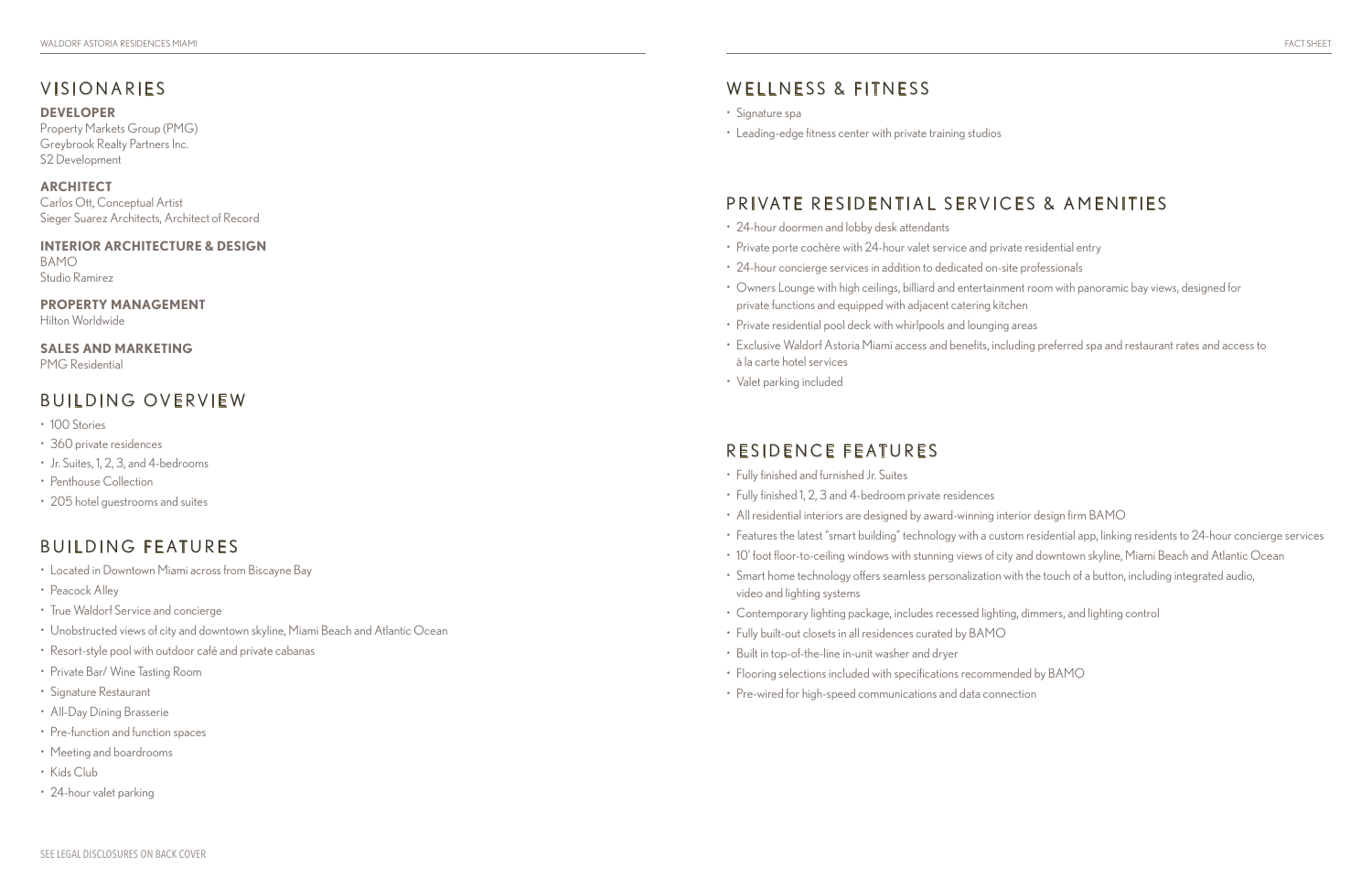

### KITCHENS & BATHROOMS

- Savant premium smart-home tech systems at Waldorf Astoria Residences Miami are designed to provide residents with a touch-screen monitor and iPad access to Waldorf Astoria Residences Miami concierge services using a custom app accessible to a full menu of available offerings including:
- Dining reservations
- 24/7 room service
- Spa and fitness treatments
- Waldorf Astoria Residences Miami house car reservations
- Valet service access
- Package delivery service
- Dog walking services
- This technology also allows for a full array of customizable residence features, including:
- Mood setting using automated lighting controls
- Natural light adjustment with automated window treatments
- Total sound curation with automated audio-visual capabilities
- Complete temperature control for the high-efficiency central air-conditioning and heating systems
- Kitchens feature custom Italian cabinetry curated by BAMO
- Subzero and Wolf appliance package includes integrated paneled microwave, dishwasher, built-in convection oven and refrigerator/ freezer and wine storage
- Primary bathrooms offer rain showers and custom Italian vanities
- Dornbracht and Duravit bathroom fixtures, features and accessories

## TECHNOLOGY

#### BUSINESS

- Hotel boardrooms and meeting rooms offer first-class business facility including:
- Private offices available for reservation
- Boardroom with full conference capabilities
- Small conference rooms suitable for private meetings
- Reception desk available for host's staff to greet visitors
- Spacious co-working lounge
- Service pantry, available for catering and coffee service
- Copier, and wireless printing capabilities
- Reception desk available for host's staff to receive visitors

*\*Available for purchase*